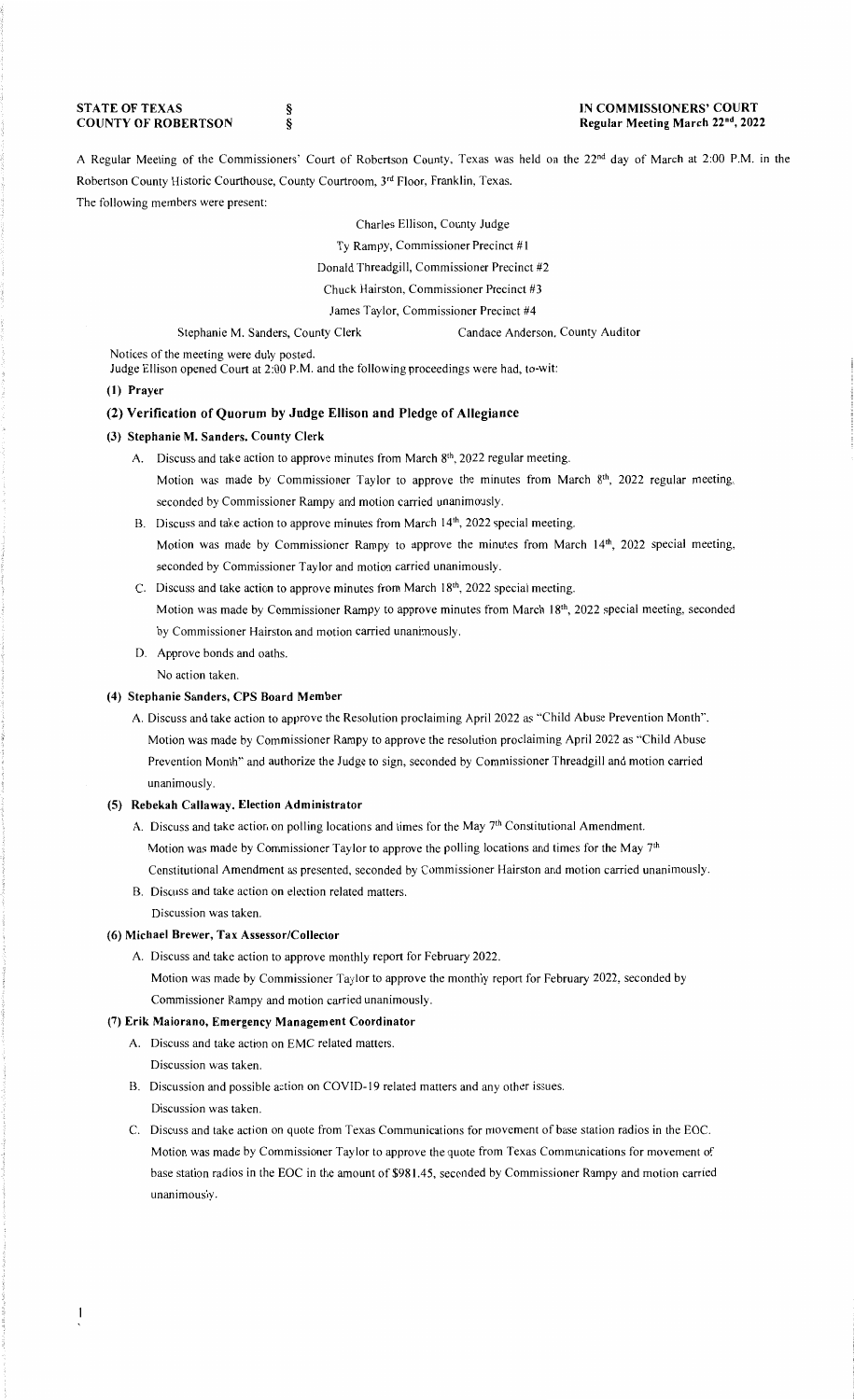D. Discuss and take action on appointing/re-appointing and/or removing members on BVCOG's Homeland Security Advisory Committee (HSAC).

Motion was made by Commissioner Threadgill to remove Jerry Stover & Renda Bermudez and appoint Chuck Hairston, Joe David Scarpinato, Stacy Cude, Nester Leamon, Rosie Hoyt and Laura Freeman to the BVCOG's Homeland Security Advisory Committee (HSAC), seconded by Commissioner Taylor and motion carried unanimously.

# **(8) Charles Palcer, Designated Representative/Maintenance**

A. Discuss and take action on maintenance related matters. Discussion was taken.

B. Discuss and take action on quote from R.E.C. Industries, Inc.

Motion was made by Commissioner Taylor to approve the 2 invoices from R.E.C. Industries, Inc. for Courthouse Chiller in the amount of \$4,409.17 to be paid out of contingency and authorize the Judge to sign, seconded by Commissioner Rampy and motion carried unanimously.

C. Discuss and take action to place of record the form for Inspection, Testing and Maintenance of Wet Pipe Fire Sprinkler Systems & Backflow Prevention Assembly Test & Maintenance Report from E Squared Fire Protection, LLC.

Motion was made by Commissioner Rampy to place of record the form for Inspection, Testing and Maintenance of Wet Pipe Fire Sprinkler Systems & Backflow Prevention Assembly Test & Maintenance Report from E Squared Fire Protection LLC and allow any signatures needed, seconded by Commissioner Taylor and motion carried unanimously.

## **(9) Chuck Hairston, Commissioner Precinct 3**

A. Discussion and possible action on presentation by Ross Bush for approval/rejection on the preliminary residential subdivision plat - East New Baden in Precinct 3, Robertson County, Texas.

Motion was made by Commissioner Hairston to approve the preliminary residential subdivision plat - East New Baden in Precinct 3, Robertson County, Texas, seconded by Commissioner Rampy and motion carried unanimously.

# **(10) Charles L. Ellison, County Judge**

- A. Discuss any budget related matters or county business. Discussion was taken.
- B. Discussion and possible action on new Sheriff's Office & Jail, construction related matters and any other issues. No action taken.
- C. Discussion and possible action on Courthouse Security related matters and any other issues. No action taken.
- D. Discuss and take action on approval of Order Amending regulations for filing of record Subdivision Plats in accordance with Texas Local Government Code Sec. 232.0032 - Use of Groundwater. Motion was made by Commissioner Rampy to approve the Order Amending regulations for filing of record Subdivision Plats in accordance with Texas Local Government Code Sec. 232.0032 - Use of Groundwater and authorize any signatures needed, seconded by Commissioner Hairston and motion carried unanimously.
- E. Discussion and possible action on Hot Funds request from Jerry Paceley for 2022 Franklin Little Dribblers National Tournament.

Motion was made by Commissioner Taylor to approve the Hot Funds request from Jerry Paceley for 2022 Franklin Little Dribblers National Tournament in the amount of \$25,000.00, seconded by Commissioner Rampy and motion carried unanimously.

- F. Discussion and possible action on HOT Funds request from Jason Krug for Texas Premier Baseball. Motion was made by Commissioner Taylor to approve the Hot Funds request from Jason Krug for Texas Premier Baseball in the amount of \$10,000.00, seconded by Commissioner Hairston and motion carried unanimously.
- G. Discuss and take action to file of record Amendment #I to ''Appendix A" of the Interlocal Agreement Between BVCOG and Robertson County for IT Services that was approved on August 31, 2022. Motion was made by Commissioner Threadgill to file of record Amendment #1 to "Appendix A" of the Interlocal Agreement Between BVCOG and Robertson County for IT Services that was approved on August 31st, 2022, seconded by Commissioner Rampy and motion carried unanimously.
- H. Discussion and possible action on establishing dates for fishing at the Sheriff's Office and Jail. Table.
- I. Discussion and possible action on adopting an Order Authorizing San Jacinto Day Fireworks Sales. Motion was made by Commissioner Threadgill to adopt an Order Authorizing San Jacinto Day Fireworks Sales